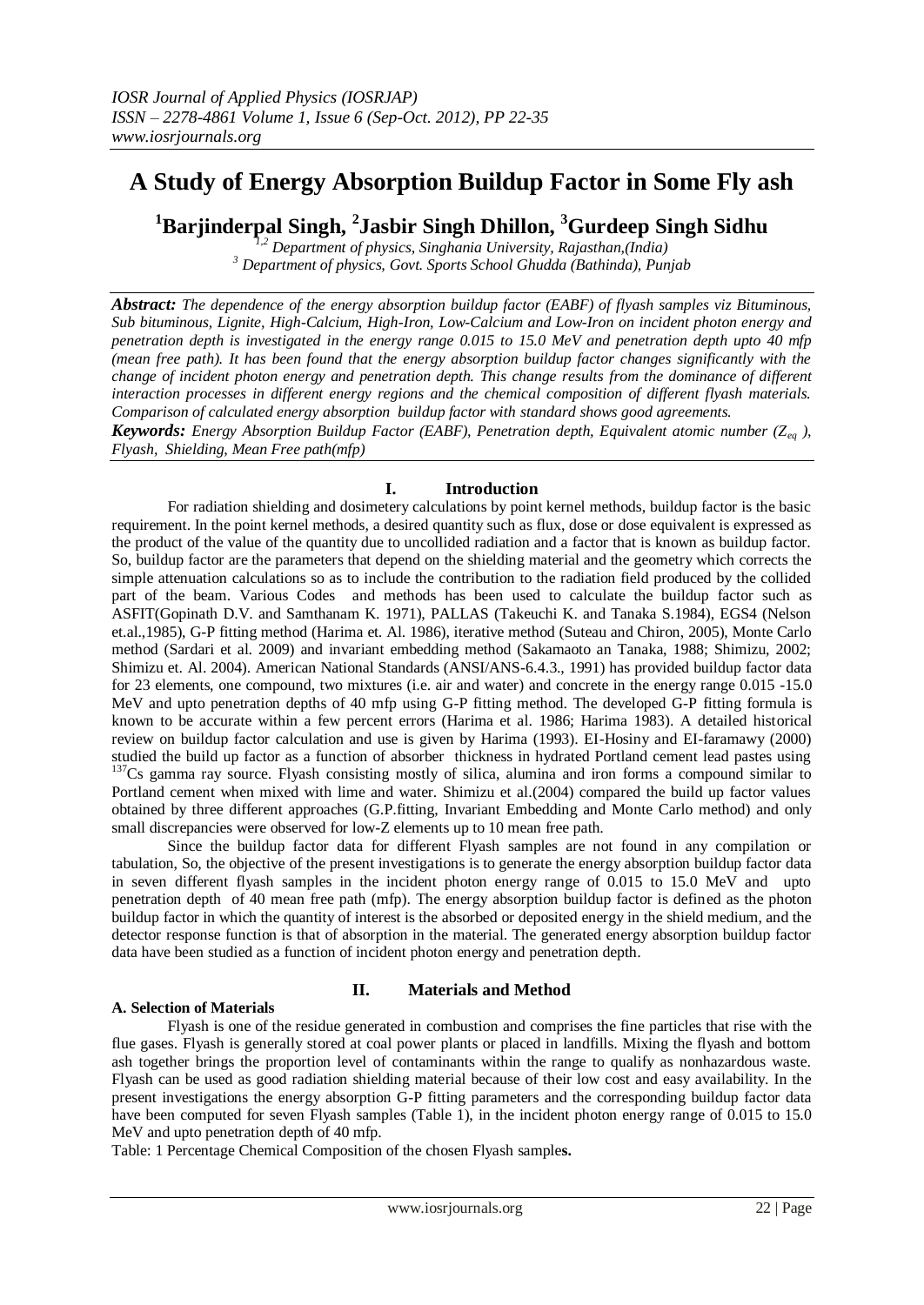# **B. Computational work**

To compute the values of energy absorption build up factor, the G-P fitting parameters were obtained by the method of interpolation from the equivalent atomic number  $(Z_{eq})$  The computational of energy absorption build up factor have been divided

|         | Componen                                                                                                                                                                                                                                                                                                                                                                                                                                                                                                                                                                                                                                                                             | Bituminou<br>$rac{1}{s}$ | bituminou      | Lignite                      | $Low\text{-}Fe$<br>Class F | High-Fe<br>Class F | Class C<br>High-Ca                                                                     | Class C<br>$Low-Ca$ |       |
|---------|--------------------------------------------------------------------------------------------------------------------------------------------------------------------------------------------------------------------------------------------------------------------------------------------------------------------------------------------------------------------------------------------------------------------------------------------------------------------------------------------------------------------------------------------------------------------------------------------------------------------------------------------------------------------------------------|--------------------------|----------------|------------------------------|----------------------------|--------------------|----------------------------------------------------------------------------------------|---------------------|-------|
|         | Sample                                                                                                                                                                                                                                                                                                                                                                                                                                                                                                                                                                                                                                                                               | S1                       | S <sub>2</sub> | S3                           | S4                         | S <sub>5</sub>     | S <sub>6</sub>                                                                         | S7                  |       |
|         | SiO <sub>2</sub>                                                                                                                                                                                                                                                                                                                                                                                                                                                                                                                                                                                                                                                                     | $20 -$                   | $40-$          | $15 -$                       | 46-57                      | 42-54              | 25-42                                                                                  | 46-59               |       |
|         |                                                                                                                                                                                                                                                                                                                                                                                                                                                                                                                                                                                                                                                                                      | 60                       | 60             | 45                           |                            |                    |                                                                                        |                     |       |
|         | $Al_2O_3$                                                                                                                                                                                                                                                                                                                                                                                                                                                                                                                                                                                                                                                                            | $5-$                     | $20 -$         | $20 -$                       | 18-29                      | $16.5 -$           | $15 - 21$                                                                              | 14-22               |       |
|         |                                                                                                                                                                                                                                                                                                                                                                                                                                                                                                                                                                                                                                                                                      | 35                       | 30             | 25                           |                            | 24                 |                                                                                        |                     |       |
|         | Fe <sub>2</sub> O <sub>3</sub>                                                                                                                                                                                                                                                                                                                                                                                                                                                                                                                                                                                                                                                       | $10-$                    | $4-$           | $4-$                         | $6 - 16$                   | 16-24              | $5 - 10$                                                                               | $5 - 13$            |       |
|         |                                                                                                                                                                                                                                                                                                                                                                                                                                                                                                                                                                                                                                                                                      | 40                       | 10             | 15                           |                            |                    |                                                                                        |                     |       |
|         | CaO                                                                                                                                                                                                                                                                                                                                                                                                                                                                                                                                                                                                                                                                                  | $1-$                     | $5-$           | $15 -$                       | $1.8-$                     | $1.3-$             | 17-32                                                                                  | $8 - 16$            |       |
|         |                                                                                                                                                                                                                                                                                                                                                                                                                                                                                                                                                                                                                                                                                      | 12                       | 30             | 40                           | 5.5                        | 3.8<br>$0.3 -$     | $4-$                                                                                   | $3.2 -$             |       |
|         | MgO                                                                                                                                                                                                                                                                                                                                                                                                                                                                                                                                                                                                                                                                                  |                          |                |                              | $0.7 -$<br>2.1             | 1.2                | 12.5                                                                                   | 4.9                 |       |
|         | $K_2O$                                                                                                                                                                                                                                                                                                                                                                                                                                                                                                                                                                                                                                                                               | -                        |                |                              | 1.9-                       | $2.1 -$            | $0.3 -$                                                                                | $0.6 -$             |       |
|         |                                                                                                                                                                                                                                                                                                                                                                                                                                                                                                                                                                                                                                                                                      |                          |                |                              | 2.8                        | 2.7                | 1.6                                                                                    | 1.1                 |       |
|         | Na <sub>2</sub> O                                                                                                                                                                                                                                                                                                                                                                                                                                                                                                                                                                                                                                                                    | -                        | -              | $\qquad \qquad \blacksquare$ | $0.2 -$                    | $0.2 -$            | $0.8 -$                                                                                | $1.3-$              |       |
|         |                                                                                                                                                                                                                                                                                                                                                                                                                                                                                                                                                                                                                                                                                      |                          |                |                              | 1.1                        | 0.9                | 6.0                                                                                    | 4.2                 |       |
|         | SO <sub>3</sub>                                                                                                                                                                                                                                                                                                                                                                                                                                                                                                                                                                                                                                                                      | -                        | ۰              | -                            | $0.4-$                     | $0.5 -$            | $0.4-$                                                                                 | $0.4 -$             |       |
|         |                                                                                                                                                                                                                                                                                                                                                                                                                                                                                                                                                                                                                                                                                      |                          |                |                              | 2.9                        | $1.8\,$            | 5.0                                                                                    | 2.5                 |       |
|         | LOI                                                                                                                                                                                                                                                                                                                                                                                                                                                                                                                                                                                                                                                                                  | $0-$                     | $0 - 3$        | $0 - 5$                      | $0.6 -$                    | $1.2 -$            | $0.1 -$                                                                                | $0.1 -$             |       |
|         |                                                                                                                                                                                                                                                                                                                                                                                                                                                                                                                                                                                                                                                                                      | 15                       |                |                              | 4.8                        | 5.0                | 1.0                                                                                    | 2.3                 |       |
|         | TiO <sub>2</sub>                                                                                                                                                                                                                                                                                                                                                                                                                                                                                                                                                                                                                                                                     |                          |                |                              | $1 - 2$                    | $1 - 1.5$          | $<$ 1                                                                                  | $\leq$ 1            |       |
| uation  | e of Compton partial attenuation coefficient ( $\mu_{\text{comp}}$ ) and total attenuatio<br>element from Z=1 to Z=40 and the chosen flyash samples in the energy ran<br>state of art and convenient computer program WinXCOM computer progr<br>t al., 2004) initially developed as XCOM (Berger and Hubbell, 1999). I<br>n, the ratio R ( $\mu$ <sub>comp</sub> / $\mu$ <sub>tot</sub> ) was obtained for element from Z=1 to Z=40<br>the value of equivalent atomic number $(Z_{eq})$ for these samples was calculated<br>tot) of particular flyash sample at a given energy with corresponding ratios<br>value of Zeq was interpolated by using the following formula of interpol |                          |                |                              |                            |                    | Step 1 Computation of equivalent atomic number $(Z_{eq})$                              |                     |       |
|         |                                                                                                                                                                                                                                                                                                                                                                                                                                                                                                                                                                                                                                                                                      |                          |                |                              |                            |                    | $Z_{eq} = \frac{Z_1(\log R_2 - \log R) + Z_2(\log R - \log R_1)}{\log R_2 - \log R_1}$ |                     |       |
|         |                                                                                                                                                                                                                                                                                                                                                                                                                                                                                                                                                                                                                                                                                      |                          |                |                              |                            |                    |                                                                                        |                     |       |
| гlу     | re the elemental atomic number of the elements corresponding to the ratios<br>and R is the ratio for selected flyash sample at a specified energ<br>mputed values of $Z_{eq}$ for the different flyash samples are given in Table 2.                                                                                                                                                                                                                                                                                                                                                                                                                                                 |                          |                |                              |                            |                    |                                                                                        |                     |       |
| E (MeV) | Table 2. Equivalent atomic numbers of the chosen Flyash samples.<br>S1                                                                                                                                                                                                                                                                                                                                                                                                                                                                                                                                                                                                               |                          | S <sub>2</sub> | S3                           |                            | S4                 | S5                                                                                     | S6                  | S7    |
| 0.015   |                                                                                                                                                                                                                                                                                                                                                                                                                                                                                                                                                                                                                                                                                      | 16.03                    | 14.09          |                              | 15.37                      | 14.67              | 15.24                                                                                  | 14.05               | 14.05 |
| 0.02    | 16.3                                                                                                                                                                                                                                                                                                                                                                                                                                                                                                                                                                                                                                                                                 |                          | 14.26          |                              | 15.56                      | 14.87              | 15.47                                                                                  | 14.23               | 14.23 |
| 0.03    |                                                                                                                                                                                                                                                                                                                                                                                                                                                                                                                                                                                                                                                                                      | 16.59                    | 14.46          |                              | 15.77                      | 15.04              | 15.72                                                                                  | 14.42               | 14.46 |
| 0.04    |                                                                                                                                                                                                                                                                                                                                                                                                                                                                                                                                                                                                                                                                                      | 16.74                    | 14.56          |                              | 15.86                      | 15.14              | 15.84                                                                                  | 14.55               | 14.58 |
| 0.05    |                                                                                                                                                                                                                                                                                                                                                                                                                                                                                                                                                                                                                                                                                      | 16.83                    | 14.62          |                              | 15.97                      | 15.23              | 15.97                                                                                  | 14.62               | 14.64 |
| 0.06    | 17                                                                                                                                                                                                                                                                                                                                                                                                                                                                                                                                                                                                                                                                                   |                          | 14.75          |                              | 16.06                      | 15.32              | 16.08                                                                                  | 14.75               | 14.78 |
| 0.08    |                                                                                                                                                                                                                                                                                                                                                                                                                                                                                                                                                                                                                                                                                      | 17.16                    | 14.87          |                              | 16.07                      | 15.4               | 16.16                                                                                  | 14.87               | 14.95 |
|         |                                                                                                                                                                                                                                                                                                                                                                                                                                                                                                                                                                                                                                                                                      |                          |                |                              |                            |                    |                                                                                        |                     |       |

## into three parts:3 **Step 1 Computation of equivalent atomic number**  $(Z_{eq})$

The value of Compton partial attenuation coefficient ( $\mu_{\rm comp}$ ) and total attenuation ( $\mu_{\rm tot}$ ) in cm<sup>2</sup>/g were obtained for element from Z=1 to Z=40 and the chosen flyash samples in the energy range of 0.015 to15.0 MeV by using the state of art and convenient computer program WinXCOM computer program (Gerward et al. 2001; Gerward et al.,2004) initially developed as XCOM (Berger and Hubbell, 1999). By using a simple computer program, the ratio R ( $\mu_{\text{comp}}/\mu_{\text{tot}}$ ) was obtained for element from Z=1 to Z=40 and the selected flyash samples. The value of equivalent atomic number  $(Z_{eq})$  for these samples was calculated by matching the ratio R ( $\mu$ <sub>comp</sub>/ $\mu$ <sub>tot</sub>) of particular flyash sample at a given energy with corresponding ratios of elements at the same energy. The value of Zeq was interpolated by using the following formula of interpolation (Sidhu et al., 2000) given in equation

$$
Z_{eq} = \frac{Z_1(\log R_2 - \log R) + Z_2(\log R - \log R_1)}{\log R_2 - \log R_1}
$$

where  $Z_1$  and  $Z_2$  are the elemental atomic number of the elements corresponding to the ratios ( $\mu$ <sub>comp</sub>/ $\mu$ <sub>tot</sub>) R<sub>1</sub> and  $R_2$  respectively and R is the ratio for selected flyash sample at a specified energy. Mathematically  $R_1 < R < R_2$ . The computed values of  $Z_{eq}$  for the different flyash samples are given in Table 2.

| $E$ (MeV) | S <sub>1</sub> | S <sub>2</sub> | S <sub>3</sub> | S <sub>4</sub> | S <sub>5</sub> | S <sub>6</sub> | S7    |
|-----------|----------------|----------------|----------------|----------------|----------------|----------------|-------|
| 0.015     | 16.03          | 14.09          | 15.37          | 14.67          | 15.24          | 14.05          | 14.05 |
| 0.02      | 16.3           | 14.26          | 15.56          | 14.87          | 15.47          | 14.23          | 14.23 |
| 0.03      | 16.59          | 14.46          | 15.77          | 15.04          | 15.72          | 14.42          | 14.46 |
| 0.04      | 16.74          | 14.56          | 15.86          | 15.14          | 15.84          | 14.55          | 14.58 |
| 0.05      | 16.83          | 14.62          | 15.97          | 15.23          | 15.97          | 14.62          | 14.64 |
| 0.06      | 17             | 14.75          | 16.06          | 15.32          | 16.08          | 14.75          | 14.78 |
| 0.08      | 17.16          | 14.87          | 16.07          | 15.4           | 16.16          | 14.87          | 14.95 |

Table 2. Equivalent atomic numbers of the chosen Flyash samples.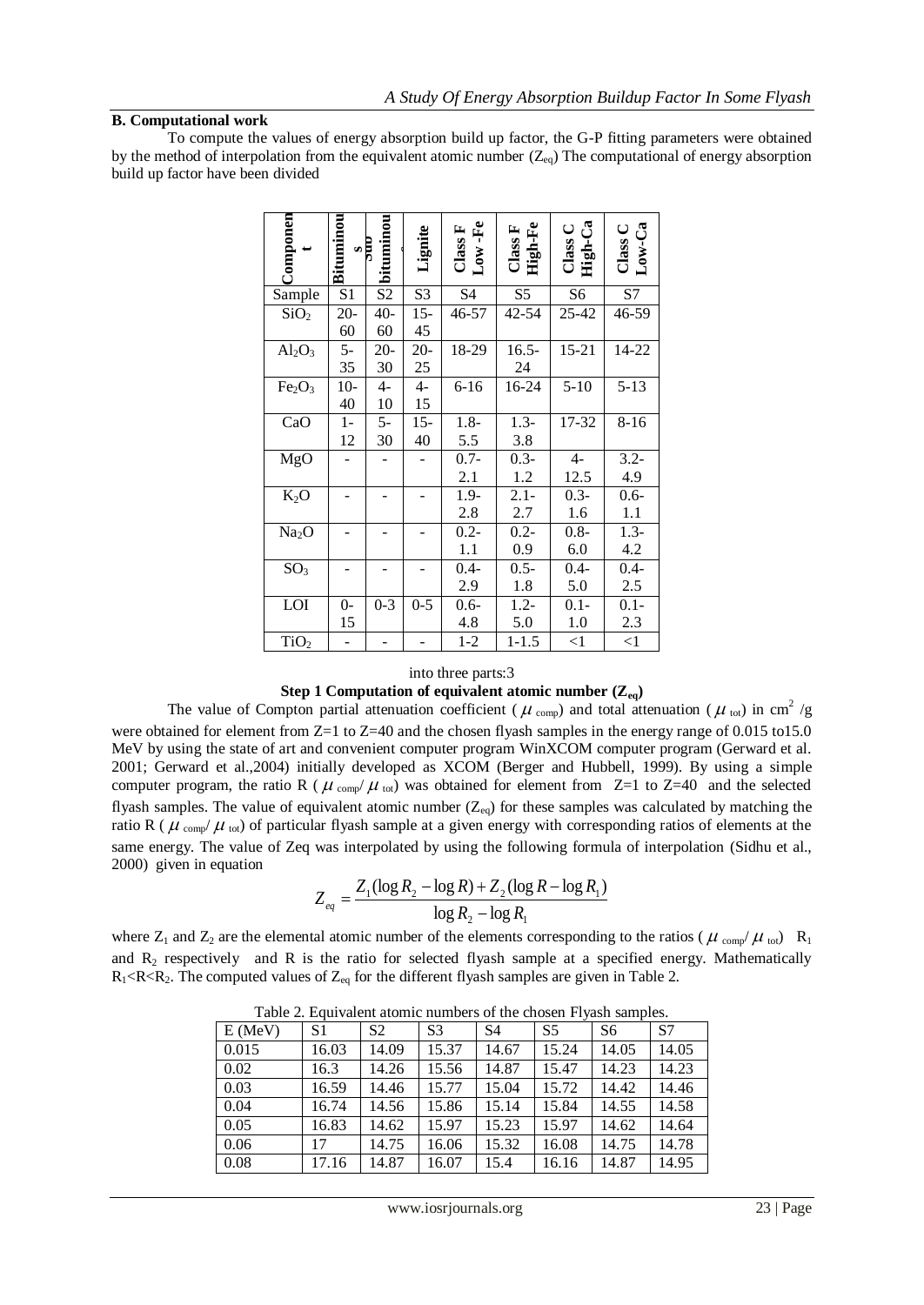| 0.1            | 17.23 | 14.88 | 16.33 | 15.51 | 16.33 | 14.88 | 14.88 |
|----------------|-------|-------|-------|-------|-------|-------|-------|
| 0.15           | 17.26 | 14.92 | 16.31 | 15.49 | 16.6  | 14.92 | 14.92 |
| 0.2            | 17.64 | 14.96 | 16.89 | 14.96 | 16.92 | 14.96 | 14.49 |
| 0.3            | 16.99 | 14.5  | 16.5  | 14.5  | 16.99 | 14.5  | 14.5  |
| 0.4            | 16.5  | 14.5  | 16.5  | 14.5  | 16.5  | 14.5  | 14.5  |
| 0.5            | 16.5  | 14.5  | 16.5  | 14.5  | 16.5  | 14.5  | 14.5  |
| 0.6            | 16.5  | 14.5  | 16.5  | 14.5  | 16.5  | 14.5  | 14.5  |
| 0.8            | 16.5  | 14.5  | 16.5  | 14.5  | 16.5  | 14.5  | 14.5  |
| 1              | 16.5  | 14.5  | 16.5  | 14.5  | 16.5  | 14.5  | 14.5  |
| 1.5            | 16.5  | 14.5  | 16.5  | 14.5  | 16.5  | 14.5  | 14.5  |
| $\overline{2}$ | 15.07 | 12.88 | 12.88 | 12.88 | 12.94 | 12.88 | 12.9  |
| 3              | 13.67 | 12.58 | 13.61 | 13.16 | 13.21 | 12.58 | 12.62 |
| $\overline{4}$ | 13.78 | 12.31 | 13.02 | 12.66 | 12.74 | 11.94 | 12.35 |
| 5              | 13.33 | 12.48 | 13.54 | 12.73 | 13.07 | 12.24 | 12.28 |
| 6              | 13.61 | 12.54 | 13.51 | 12.87 | 12.95 | 12.21 | 12.29 |
| 8              | 13.51 | 12.44 | 13.42 | 12.86 | 12.91 | 12.44 | 12.3  |
| 10             | 13.73 | 12.34 | 13.61 | 12.97 | 12.83 | 12.42 | 12.28 |
| 15             | 13.76 | 12.51 | 13.5  | 12.99 | 13.12 | 12.38 | 12.14 |

*A Study Of Energy Absorption Buildup Factor In Some Flyash*

S1----- Bituminous Flyash

S2 ----- Sub bituminous Flyash

S3 ------ Lignite Flyash

S4------- High Calcium Flyash

S5------ High Iron Flyash

S6------- Low Calcium Flyash

S7------- Low Iron Flyash

### **Step 2. Computation of geometric Progression G-P fitting parameter**

American National Standard (1991), ANSI/ANS-6.4.3 has provided the energy absorption G.P. fitting parameters of twenty three elements (Ca, Fe, Si etc.) in the energy range of 0.015-15.0 MeV and upto a penetration depth of 40mfp. The computed values of Zeq for the selected flyash were used to interpolate G.P. fitting parameters (b,c.a, $X_k$ ,d) for the energy absorption build up factor in the chosen energy range (0.015-15.0) MeV) and penetration depth (1-40 mfp). The formula (Sidhu et al.,2000) used for the purpose of interpolation of the G.P. fitting parameter given below:

$$
P = \frac{P_1(\log Z_2 - \log Z) + P_2(\log Z - \log Z_1)}{\log Z_2 - \log Z_1}
$$

Here  $P_1$  and  $P_2$  are the value of G-P fitting parameters corresponding to the atomic number  $Z_1$  and  $Z_2$ respectively at a given energy, where Z is equivalent atomic number of the chosen flyash sample at a given energy.  $Z_1$  and  $Z_2$  are the elemental atomic number between which the equivalent atomic number Z of the chosen flyash sample lies. Mathematically  $P1 < P < P2$ . Using the above interpolation formula, GP fitting parameters for energy absorption buildup factors were computed at the selected incident photon energies for the chosen flyash samples. The calculated GP fitting parameters for Sub-bituminous, High-Calcium and Low-Calcium and Low-Iron flyash are given in Tables 3 to Table 6.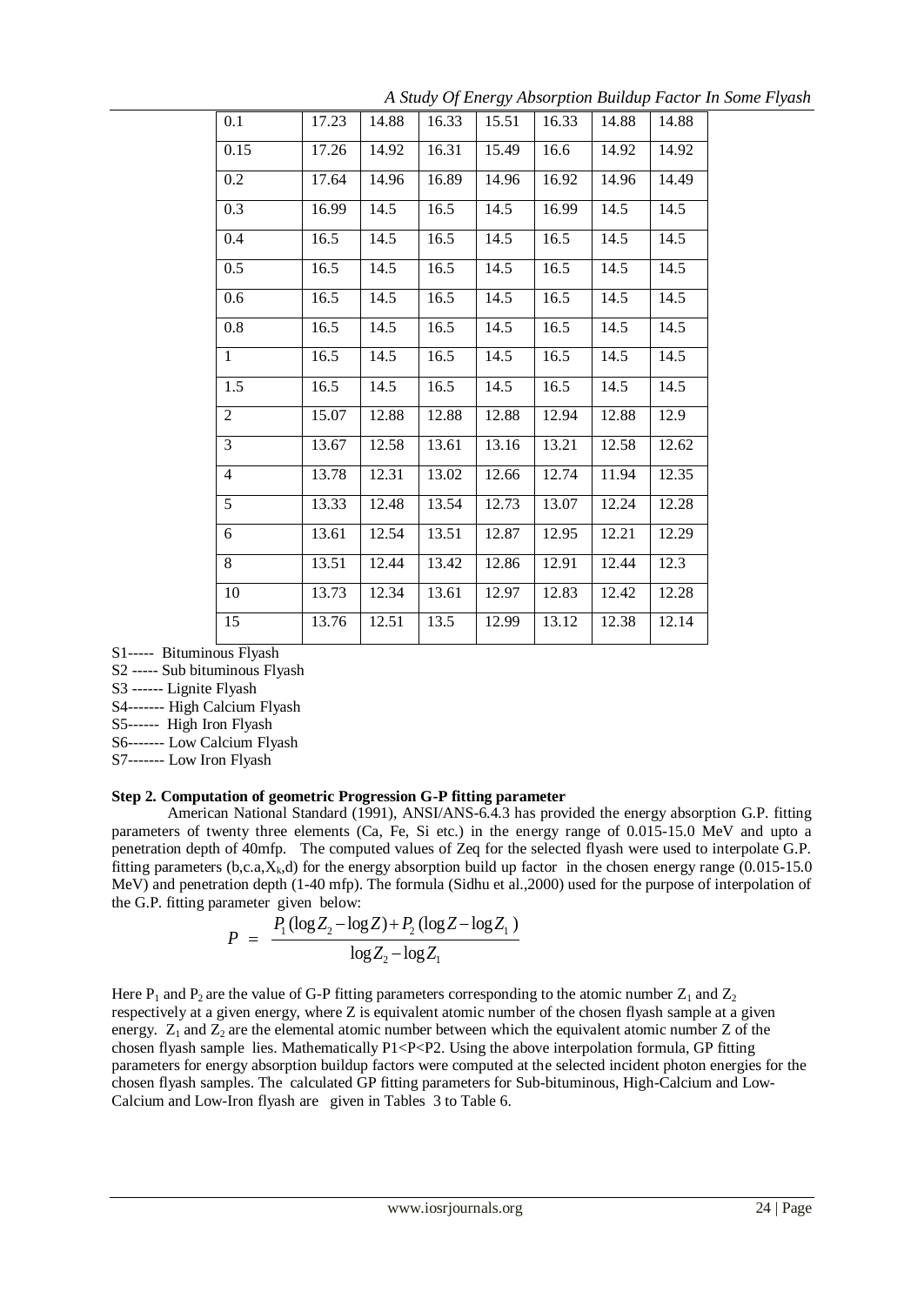| Table 3. Energy absorption G-P fitting parameters for sub-bituminos Flyash. |             |        |          |         |          |  |
|-----------------------------------------------------------------------------|-------------|--------|----------|---------|----------|--|
| E(MeV)                                                                      | $\mathbf b$ | с      | a        | $X_k$   | d        |  |
| .0150                                                                       | 1.0216      | .4134  | .1920    | 11.2389 | $-.0822$ |  |
| .0200                                                                       | 1.0483      | .4220  | .1830    | 16.5572 | $-.1047$ |  |
| .0300                                                                       | 1.1617      | .3927  | .2169    | 14.1517 | $-.1197$ |  |
| .0400                                                                       | 1.3555      | .4459  | .1918    | 14.6384 | $-.1061$ |  |
| .0500                                                                       | 1.6117      | .5544  | .1422    | 15.8388 | $-.0750$ |  |
| .0600                                                                       | 2.0313      | .5518  | .1609    | 13.6659 | $-.0850$ |  |
| .0800                                                                       | 2.8038      | .7379  | .0920    | 13.5793 | $-.0634$ |  |
| .1000                                                                       | 3.4823      | .9360  | .0329    | 13.6993 | $-.0393$ |  |
| .1500                                                                       | 3.9563      | 1.2622 | $-.0434$ | 19.5303 | .0008    |  |
| .2000                                                                       | 3.7097      | 1.4137 | $-.0697$ | 16.0999 | .0129    |  |
| .3000                                                                       | 3.1212      | 1.5545 | $-.0954$ | 14.3025 | .0261    |  |
| .4000                                                                       | 2.7932      | 1.5486 | $-.0959$ | 14.9057 | .0275    |  |
| .5000                                                                       | 2.5802      | 1.5222 | $-.0934$ | 15.0887 | .0277    |  |
| .6000                                                                       | 2.4381      | 1.4858 | $-.0890$ | 14.9744 | .0270    |  |
| .8000                                                                       | 2.2435      | 1.4169 | $-.0795$ | 15.1461 | .0254    |  |
| 1.0000                                                                      | 2.1194      | 1.3580 | $-.0710$ | 14.9953 | .0242    |  |
| 1.5000                                                                      | 1.9420      | 1.2374 | $-.0500$ | 14.6903 | .0177    |  |
| 2.0000                                                                      | 1.8349      | 1.1606 | $-.0342$ | 14.8355 | .0110    |  |
| 3.0000                                                                      | 1.6948      | 1.0598 | $-.0114$ | 12.4017 | $-.0005$ |  |
| 4.0000                                                                      | 1.6064      | .9920  | .0060    | 13.9119 | $-.0091$ |  |
| 5.0000                                                                      | 1.5412      | .9333  | .0251    | 13.5835 | $-.0249$ |  |
| 6.0000                                                                      | 1.4685      | .9328  | .0245    | 15.2165 | $-.0288$ |  |
| 8.0000                                                                      | 1.3773      | .9108  | .0316    | 12.9453 | $-.0248$ |  |
| 10.0000                                                                     | 1.3087      | .9131  | .0314    | 14.4758 | $-.0274$ |  |
| 15.0000                                                                     | 1.2294      | .8383  | .0611    | 14.1808 | $-.0553$ |  |
|                                                                             |             |        |          |         |          |  |

*A Study Of Energy Absorption Buildup Factor In Some Flyash*

| Table 4 Energy absorption G-P fitting parameters for High Calcium Flyash. |        |              |          |         |          |  |
|---------------------------------------------------------------------------|--------|--------------|----------|---------|----------|--|
| E(MeV)                                                                    | b      | $\mathbf{C}$ | a        | $X_{k}$ | d        |  |
| .0150                                                                     | 1.0193 | .4035        | .2049    | 11.7359 | $-.1116$ |  |
| .0200                                                                     | 1.0423 | .4129        | .1921    | 14.0922 | $-.0977$ |  |
| .0300                                                                     | 1.1399 | .3899        | .2188    | 13.8708 | $-.1225$ |  |
| .0400                                                                     | 1.3132 | .4341        | .1967    | 14.6730 | $-.1094$ |  |
| .0500                                                                     | 1.5501 | .5144        | .1612    | 15.1150 | $-.0872$ |  |
| .0600                                                                     | 1.9019 | .5491        | .1575    | 14.2037 | $-.0831$ |  |
| .0800                                                                     | 2.6699 | .6942        | .1082    | 13.3691 | $-.0722$ |  |
| .1000                                                                     | 3.3095 | .8810        | .0484    | 13.6434 | $-.0475$ |  |
| .1500                                                                     | 3.8922 | 1.2102       | $-.0325$ | 16.4538 | $-.0053$ |  |
| .2000                                                                     | 3.7097 | 1.4137       | $-.0697$ | 16.0999 | .0129    |  |
| .3000                                                                     | 3.1212 | 1.5545       | $-.0954$ | 14.3025 | .0261    |  |
| .4000                                                                     | 2.7932 | 1.5486       | $-.0959$ | 14.9057 | .0275    |  |
| .5000                                                                     | 2.5802 | 1.5222       | $-.0934$ | 15.0887 | .0277    |  |
| .6000                                                                     | 2.4381 | 1.4858       | $-.0890$ | 14.9744 | .0270    |  |
| .8000                                                                     | 2.2435 | 1.4169       | $-.0795$ | 15.1461 | .0254    |  |
| 1.0000                                                                    | 2.1194 | 1.3580       | $-.0710$ | 14.9953 | .0242    |  |
| 1.5000                                                                    | 1.9420 | 1.2374       | $-.0500$ | 14.6903 | .0177    |  |
| 2.0000                                                                    | 1.8349 | 1.1606       | $-.0342$ | 14.8355 | .0110    |  |
| 3.0000                                                                    | 1.6948 | 1.0577       | $-.0105$ | 10.8787 | $-.0016$ |  |
| 4.0000                                                                    | 1.6057 | .9920        | .0060    | 13.3095 | $-.0089$ |  |
| 5.0000                                                                    | 1.5372 | .9390        | .0231    | 13.8685 | $-.0236$ |  |
| 6.0000                                                                    | 1.4653 | .9351        | .0241    | 15.0965 | $-.0289$ |  |

Table 4 Energy absorption G-P fitting parameters for High Calcium Flyash.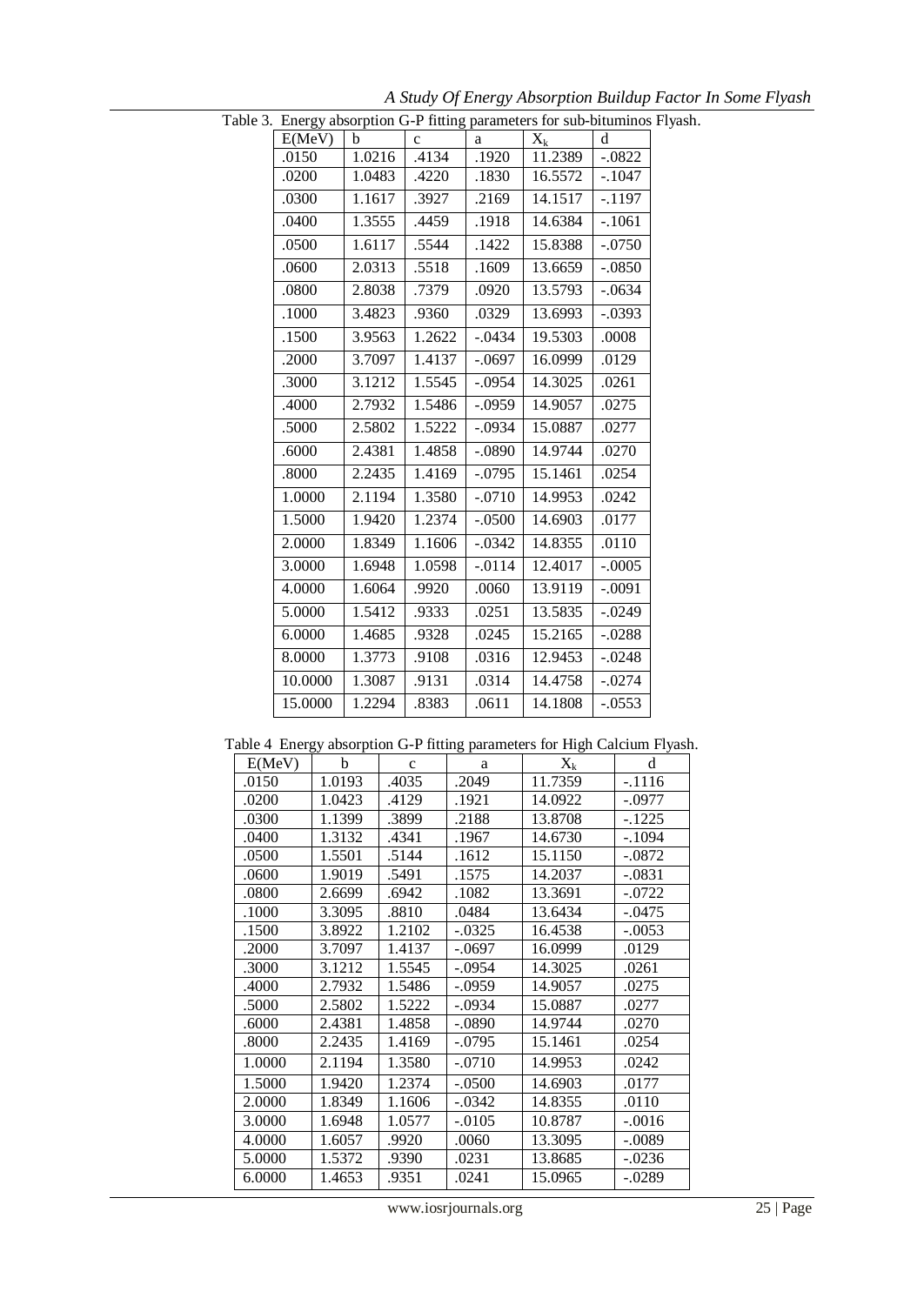*A Study Of Energy Absorption Buildup Factor In Some Flyash* 8.0000 1.3748 .9125 .0311 13.8538 -.0264 10.0000 1.3080 .9044 .0358 14.3078 -.0320 15.0000 1.2280 .8331 .0639 14.1996 -.0586

| E(MeV)  | b      | $\mathbf{C}$ | a        | $X_k$   | d        |
|---------|--------|--------------|----------|---------|----------|
| 0150    | 1.0218 | .4141        | .1911    | 11.2039 | $-.0801$ |
| .0200   | 1.0486 | .4225        | .1825    | 16.6811 | $-.1051$ |
| .0300   | 1.1633 | .3929        | .2167    | 14.1729 | $-.1195$ |
| .0400   | 1.3563 | .4461        | .1918    | 14.6379 | $-.1061$ |
| .0500   | 1.6117 | .5544        | .1422    | 15.8388 | $-.0750$ |
| .0600   | 2.0313 | .5518        | .1609    | 13.6659 | $-.0850$ |
| .0800   | 2.8038 | .7379        | .0920    | 13.5793 | $-.0634$ |
| .1000   | 3.4823 | .9360        | .0329    | 13.6993 | $-.0393$ |
| .1500   | 3.9563 | 1.2622       | $-.0434$ | 19.5303 | .0008    |
| .2000   | 3.7097 | 1.4137       | $-.0697$ | 16.0999 | .0129    |
| .3000   | 3.1212 | 1.5545       | $-.0954$ | 14.3025 | .0261    |
| .4000   | 2.7932 | 1.5486       | $-.0959$ | 14.9057 | .0275    |
| .5000   | 2.5802 | 1.5222       | $-.0934$ | 15.0887 | .0277    |
| .6000   | 2.4381 | 1.4858       | $-.0890$ | 14.9744 | .0270    |
| .8000   | 2.2435 | 1.4169       | $-.0795$ | 15.1461 | .0254    |
| 1.0000  | 2.1194 | 1.3580       | $-.0710$ | 14.9953 | .0242    |
| 1.5000  | 1.9420 | 1.2374       | $-.0500$ | 14.6903 | .0177    |
| 2.0000  | 1.8349 | 1.1606       | $-.0342$ | 14.8355 | .0110    |
| 3.0000  | 1.6948 | 1.0598       | $-.0114$ | 12.4017 | $-.0005$ |
| 4.0000  | 1.6074 | .9915        | .0062    | 14.3851 | $-.0095$ |
| 5.0000  | 1.5450 | .9277        | .0270    | 13.3045 | $-.0261$ |
| 6.0000  | 1.4718 | .9305        | .0248    | 15.3398 | $-.0286$ |
| 8.0000  | 1.3773 | .9108        | .0316    | 12.9453 | $-.0248$ |
| 10.0000 | 1.3086 | .9120        | .0320    | 14.4540 | $-.0280$ |
| 15.0000 | 1.2298 | .8397        | .0603    | 14.1756 | $-.0544$ |

Table 5 Energy absorption G-P fitting parameters for Low Calcium Flyash.

Table 6 Energy absorption G-P fitting parameters for Low Iron Flyash.

| E(MeV) | 0.<br>b | $\mathbf{c}$ | ா<br>a    | $X_k$   | d        |
|--------|---------|--------------|-----------|---------|----------|
| .0150  | 1.0218  | .4141        | .1911     | 11.2039 | $-.0801$ |
| .0200  | 1.0486  | .4225        | .1825     | 16.6811 | $-.1051$ |
| .0300  | 1.1617  | .3927        | .2169     | 14.1517 | $-.1197$ |
| .0400  | 1.3539  | .4456        | .1919     | 14.6394 | $-.1061$ |
| .0500  | 1.6096  | .5528        | .1430     | 15.8069 | $-.0754$ |
| .0600  | 2.0255  | .5498        | .1618     | 13.6700 | $-.0853$ |
| .0800  | 2.7811  | .7305        | .0945     | 13.5427 | $-.0647$ |
| .1000  | 3.4823  | .9360        | .0329     | 13.6993 | -.0393   |
| .1500  | 3.9563  | 1.2622       | $-.0434$  | 19.5303 | .0008    |
| .2000  | 3.6945  | 1.4581       | $-.0780$  | 15.2625 | .0184    |
| .3000  | 3.1212  | 1.5545       | $-.0954$  | 14.3025 | .0261    |
| .4000  | 2.7932  | 1.5486       | $-.0959$  | 14.9057 | .0275    |
| .5000  | 2.5802  | 1.5222       | $-.0934$  | 15.0887 | .0277    |
| .6000  | 2.4381  | 1.4858       | $-.0890$  | 14.9744 | .0270    |
| .8000  | 2.2435  | 1.4169       | $-.0795$  | 15.1461 | .0254    |
| 1.0000 | 2.1194  | 1.3580       | $-.0710$  | 14.9953 | .0242    |
| 1.5000 | 1.9420  | 1.2374       | $-.0500$  | 14.6903 | .0177    |
| 2.0000 | 1.8349  | 1.1605       | $-.0342$  | 14.8447 | .0109    |
| 3.0000 | 1.6947  | 1.0597       | $-0.0114$ | 12.2411 | $-.0005$ |
| 4.0000 | 1.6063  | .9920        | .0060     | 13.8422 | $-.0091$ |
| 5.0000 | 1.5444  | .9286        | .0267     | 13.3514 | $-.0259$ |
| 6.0000 | 1.4710  | .9311        | .0247     | 15.3096 | -.0286   |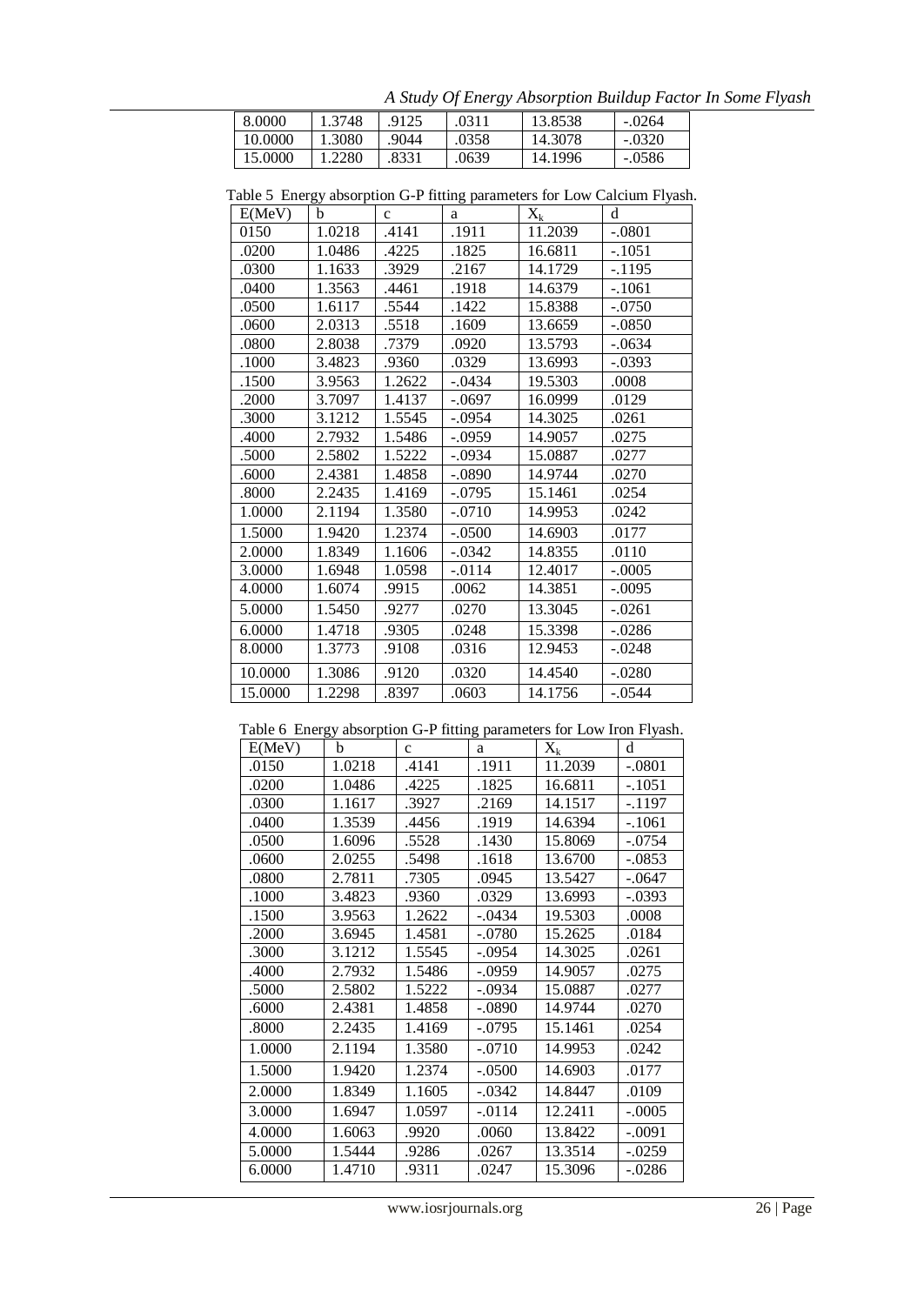| 8.0000  | 1.3781 | .9102 | .0317 | 12.6356 | $-.0243$ |  |
|---------|--------|-------|-------|---------|----------|--|
| 10.0000 | 1.3087 | 9140. | .0310 | 14.4922 | $-.0270$ |  |
| 15.0000 | 1.2306 | .8424 | .0589 | 14.1658 | $-.0526$ |  |

*A Study Of Energy Absorption Buildup Factor In Some Flyash*

## **Step 3. Computation of Energy Absorption Buildup factor**

The computed G.P. fitting parameters  $(b, c, a, X_k, d)$  were then used to compute the energy absorption buildup factor for the selected flyash samples at some standard incident photon energies in the range of (0.015- 15.0 MeV) and upto a penetration depth of 40 mfp with the help of G.P. fitting formula (Harima et al., 1986) as

given below: B(E, x) = 
$$
1 + \frac{(b-1)(K^x - 1)}{K - 1}
$$
 for  $K \neq 1$ 

 $B(E, x) = 1 + (b - 1)x$  for  $K = 1$ 

$$
K(E, x) = cx^{a} + d \frac{\tanh(xX_{k} - 2) - \tanh(-2)}{1 - \tanh(-2)} \qquad x \le 40 \text{ mfp}
$$

Where 'x' is source to detector distance in the medium, in mean free path, 'b' is the value of build up factor at one mfp, K(E,x) is the dose multiplication factor which represent the change in the shape of the dose weighed spectrum with increasing penetration depth and is represented by hyperbolic tangent function of penetration depth in mfp. The GP fitting parameters c, a,  $X_k$ , d are fitting parameters that depend on the attenuating medium and source energy. Thus the build up factor data for each chosen flyash sample is obtained by fitting the GP fitting formula. In order to standardize the above interpolation method, the energy absorption buildup factors were computed for water up to 40 mfp and in the chosen energy range 0.015 to 15.0 MeV with the help of this method. The results so obtained were compared with standard energy absorption buildup factor data of the American National Standards ANSI/ANS 6.4.3. for a few randomly selected energies of 0.015, 5.0, 10.0 and 15.0 MeV. It can be clearly seen from Table 7. that the energy absorption buildup factors generated by the present method are in good agreement with those of ANSI/ANS6.4.3.. Thus it can be safely assumed that the present method is appropriate and suitable for calculation of energy absorption buildup factor of the chosen flyash samples.

# **III. Result and Discussion**

The results of present investigations are discussed in terms of the energy absorption buildup factor as a function of incident photon energy and penetration depth.

### **A. Energy absorption buildup factor (EABF) as a function of incident photon energy**

Figures 1 to 7 show the variation in energy absorption buildup factor (EABF) with incident photon energy in energy region 0.015-15.0 MeV at different penetration depth for the chosen Flyash samples. All the flyash samples show almost similar variation of EABF in the continuous energy region based on domination of different photon interaction process in different energy region. From these figures, it is noted that for incident photon energies less than Epe, the EABF values are relatively lower as compared to that at the neighbouring higher energies for all the chosen penetration depths. Here  $E_{pe}$  is the value of incident photon energy at which the photoelectric interaction coefficient matches the Compton interaction coefficient for a given flyash sample. Table 8 gives the approximate values of  $E_{pe}$  for the present flyash samples. These values have been estimated by matching the two interaction coefficients calculated with the help of a computer program and data base XCOM. The low value of EABF is due to the predominance of photoelectric effect in this energy region which results in the fast removal of low energy photons thereby not allowing these photons to buildup.

In the energy region  $E_{pe} \leq E \leq E_{pp}$ , the Compton effect is most dominant in energy degradation, where  $E_{\text{pp}}$ , is the incident photon energy value at which the pair-production interaction coefficient matches the Compton interaction coefficient for a particular Flyash sample. The approximate value of  $E_{pp}$  is also given in Table 8. It is further observed that in the energy range 0.08 to 1.0 MeV the buildup factor values are comparatively large for a given penetration depth owing to the dominance of the Compton effect which only helps in the degradation of photon energy and unable to remove a photon completely. Because of the multiple scattering of photons, they stay for a longer time in the material which leads to a higher value of buildup factor.

It is also noted that in the energy range 0.15 to 0.4 MeV, the EABF value is very large because of exclusive dominance of the Compton effect. This result in a broad peak around a particular value of incident photon energy,  $E_{peak}$  (Table 7). This implies that the contribution of secondary photons to the energy spectra has a maximum value in this energy range for all the seven flyash samples.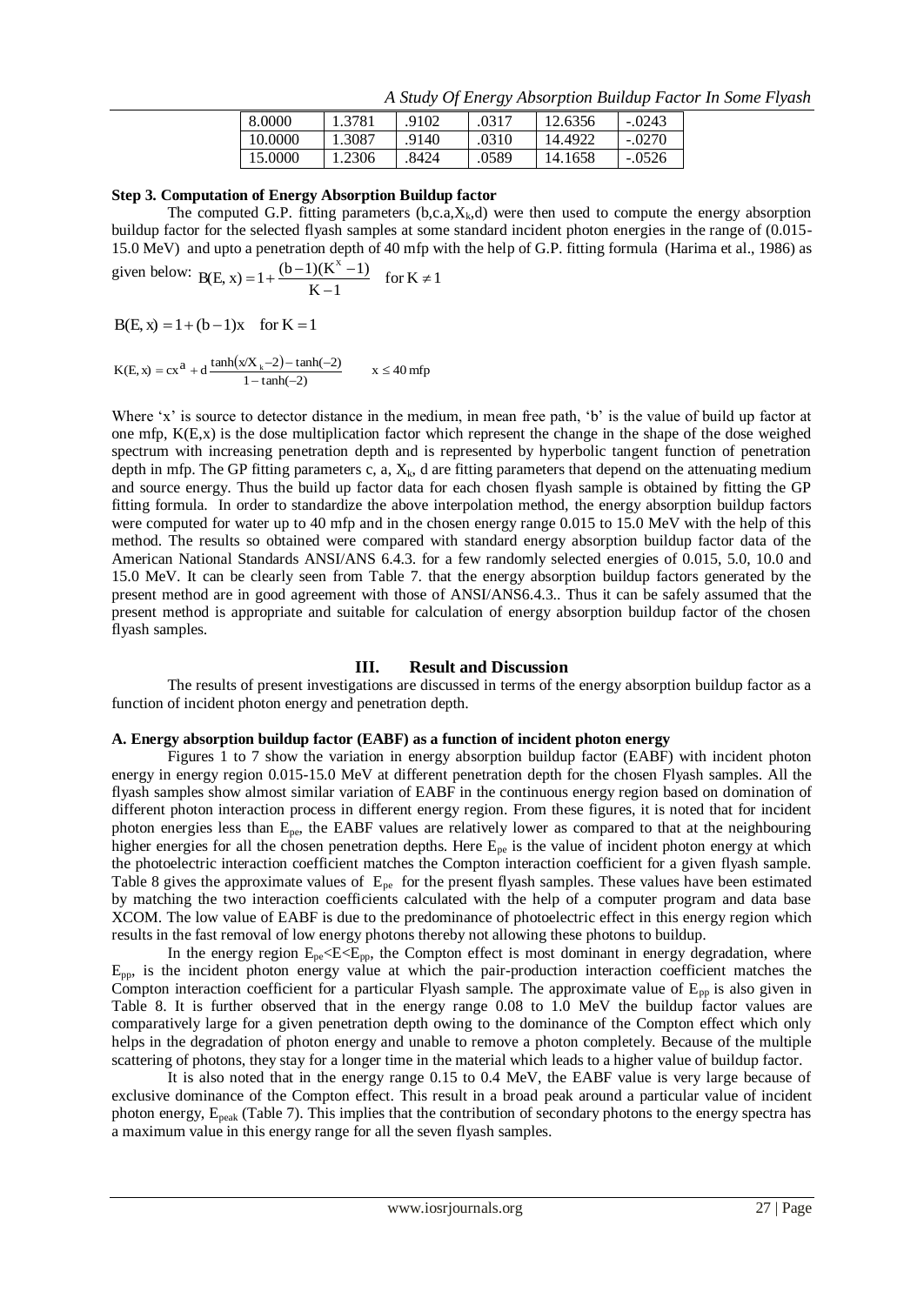Furthermore it is also observed that for incident photon energy greater than 2.0 MeV, the dominance of the pair production phenomenon over the Compton effect increases resulting in lowering of the buildup factor above this energy for a chosen sample.

Table 7 . Comparison of calculated energy absorption build-up factors for water with standard ANSI/ANS 6.4.3. data.

|      |              | Energy = $5.0 \text{ MeV}$ |              | $Energy = 0.015 MeV$ |                  |        |
|------|--------------|----------------------------|--------------|----------------------|------------------|--------|
| mfp  | Standard     | <b>Calculate</b>           | <b>Error</b> | <b>Standard</b>      | <b>Calculate</b> | Error  |
|      | <b>Value</b> | d                          | (%)          | value                | d                |        |
|      |              | value                      |              |                      | value            | $(\%)$ |
| 1.0  | 1.19         | 1.199                      | 0.76         | 1.57                 | 1.571            | 0.06   |
| 2.0  | 1.28         | 1.302                      | 1.72         | 2.10                 | 2.112            | 0.57   |
| 3.0  | 1.34         | 1.371                      | 2.31         | 2.62                 | 2.636            | 0.61   |
| 4.0  | 1.40         | 1.423                      | 1.64         | 3.12                 | 3.149            | 0.93   |
| 5.0  | 1.44         | 1.465                      | 1.74         | 3.63                 | 3.655            | 0.69   |
| 6.0  | 1.48         | 1.502                      | 1.49         | 4.14                 | 4.155            | 0.36   |
| 7.0  | 1.51         | 1.535                      | 1.66         | 4.64                 | 4.652            | 0.26   |
| 8.0  | 1.54         | 1.565                      | 1.62         | 5.14                 | 5.146            | 0.12   |
| 10.0 | 1.59         | 1.619                      | 1.82         | 6.14                 | 6.133            | 0.11   |
| 15.0 | 1.69         | 1.738                      | 2.84         | 8.62                 | 8.608            | 0.14   |
| 20.0 | 1.77         | 1.833                      | 3.56         | 11.10                | 11.10            | 0.00   |
| 25.0 | 1.83         | 1.902                      | 3.93         | 13.50                | 13.55            | 0.37   |
| 30.0 | 1.88         | 1.948                      | 3.62         | 15.90                | 15.91            | 0.06   |
| 35.0 | 1.93         | 1.991                      | 3.16         | 18.30                | 18.22            | 0.44   |
| 40.0 | 1.96         | 2.047                      | 4.44         | 20.70                | 20.64            | 0.29   |

|      |               | Energy = $10.0 \text{ MeV}$ |              | Energy = $15.0 \text{ MeV}$ |               |              |
|------|---------------|-----------------------------|--------------|-----------------------------|---------------|--------------|
| mfp  | <b>Standa</b> | <b>Calcul</b>               | <b>Error</b> | <b>Standa</b>               | <b>Calcul</b> | <b>Error</b> |
|      | rd            | ated                        | (%)          | rd                          | ated          | (%)          |
|      | Value         | <b>Value</b>                |              | value                       | value         |              |
| 1.0  | 1.38          | 1.367                       | 0.94         | 1.29                        | 1.274         | 1.24         |
| 2.0  | 1.70          | 1.693                       | 0.41         | 1.51                        | 1.512         | 0.13         |
| 3.0  | 2.00          | 1.998                       | 0.10         | 1.72                        | 1.730         | 0.58         |
| 4.0  | 2.29          | 2.288                       | 0.09         | 1.93                        | 1.937         | 0.36         |
| 5.0  | 2.57          | 2.567                       | 0.12         | 2.14                        | 2.135         | 0.23         |
| 6.0  | 2.85          | 2.840                       | 0.35         | 2.34                        | 2.328         | 0.51         |
| 7.0  | 3.13          | 3.107                       | 0.73         | 2.53                        | 2.516         | 0.55         |
| 8.0  | 3.40          | 3.371                       | 0.85         | 2.73                        | 2.702         | 1.03         |
| 10.0 | 3.94          | 3.892                       | 1.22         | 3.11                        | 3.068         | 1.35         |
| 15.0 | 5.24          | 5.188                       | 0.99         | 4.04                        | 3.981         | 1.46         |
| 20.0 | 6.51          | 6.481                       | 0.45         | 4.93                        | 4.901         | 0.59         |
| 25.0 | 7.75          | 7.732                       | 0.23         | 5.81                        | 5.790         | 0.34         |
| 30.0 | 8.97          | 8.913                       | 0.64         | 6.64                        | 6.592         | 0.72         |
| 35.0 | 10.20         | 110.09                      | 1.08         | 7.42                        | 7.316         | 1.40         |
| 40.0 | 11.30         | 11.40                       | 0.88         | 8.09                        | 8.050         | 0.49         |

### **B. Energy absorption buildup factor (EABF) as a function of penetration depth**

The variation of generated energy absorption buildup factor (EABF) data is studied with the penetration depth upto 40 mfp for different incident photon energies from 0.015 to 15.0 MeV for the chosen flyash samples. From the present results shown in figures 8 to 21, it is concluded that in general, the buildup factor increases with increase in penetration depth. This is attributed to the fact that the increase in penetration depth increases the interaction of gamma-radiation photons with matter resulting in generation of large number of low energy photons due to occurrence of Compton scattering process. Which results in the increase in EABF with the increase in penetration depth.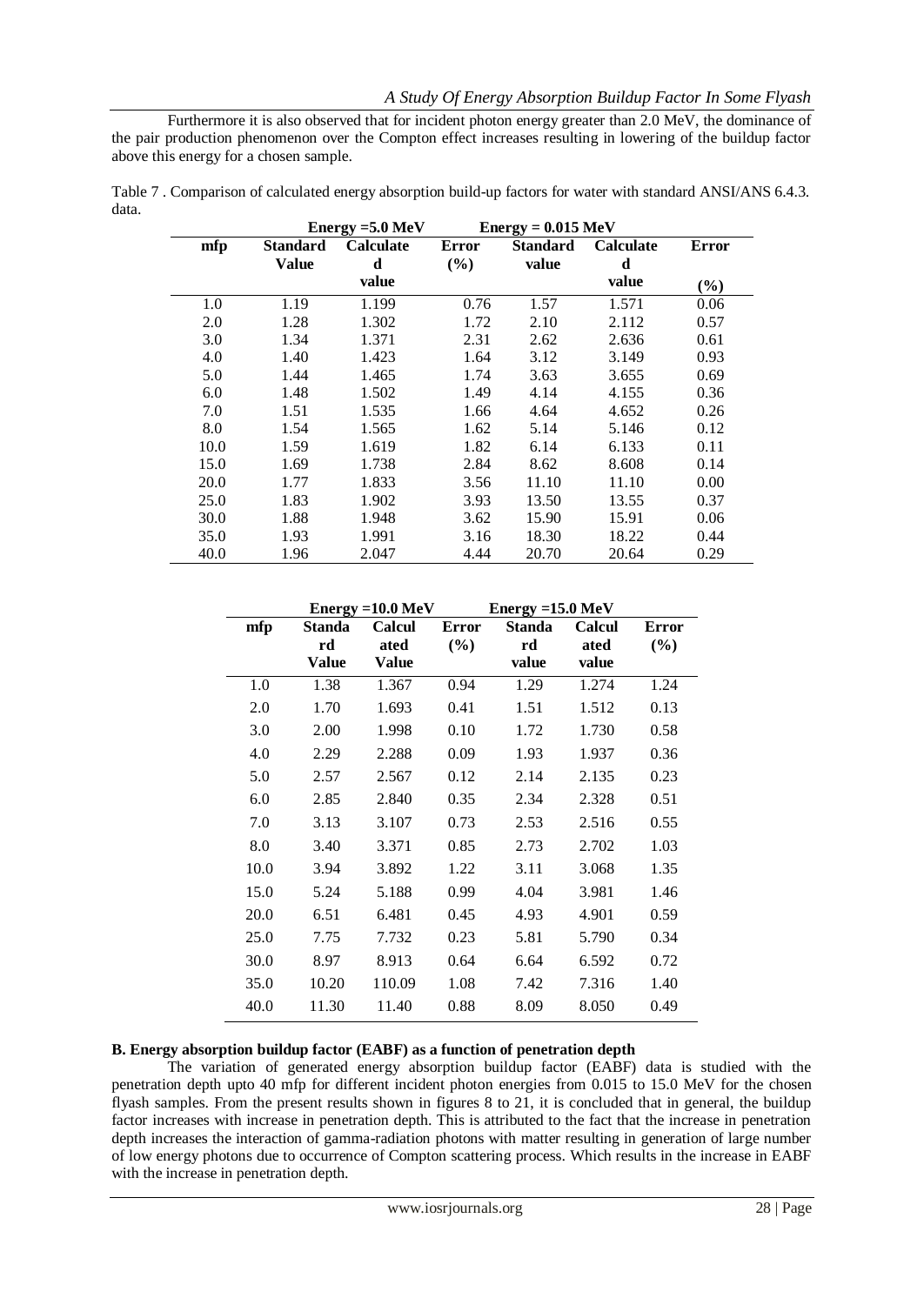From the figures, 8, 10, 12, 14, 16, 18, 20, it can be seen that in case of lower incident photon energy, mainly in energy region 0.015 to 0.10 MeV, the value of buildup factor is small, it is due to the absorption of photons, because in this energy region i.e. < 100 keV photoelectric interaction is more dominant process resulting in the complete absorption of photons due to which EABF is small.

It is analyzed from figures 8 to 21 that for a fixed value of penetration depth, the buildup factor increases with increase in incident photon energy from 0.015 to 0.3 MeV. Thus the buildup factor values is highest at 0.3 MeV after which a reversed trend is observed i.e. the buildup factor decreases with the increase in incident photon energies from 0.6 to 15.0 MeV. It is seen that for energies greater than 1.0 MeV, there is a sharp fall in the value of buildup factor, which ultimately depicts the dominance of pair production process in the region.

| <b>Flyash sample</b> | ${\bf E_{pe}}$    | $E_{\rm pp}$      | ${\bf E_{peak}}$ |
|----------------------|-------------------|-------------------|------------------|
| Low-Calcium          | $0.2 \text{ MeV}$ | $3.0 \text{ MeV}$ | $0.25$ MeV       |
| High-Calcium         | $0.2 \text{ MeV}$ | $3.0 \text{ MeV}$ | $0.25$ MeV       |
| Low-Iron             | $0.2 \text{ MeV}$ | $3.0 \text{ MeV}$ | $0.25$ MeV       |
| Sub bituminous       | $0.2 \text{ MeV}$ | 3.0 MeV           | $0.25$ MeV       |
| Lignite              | $0.3 \text{ MeV}$ | $3.0 \text{ MeV}$ | $0.25$ MeV       |
| High-Iron            | $0.3 \text{ MeV}$ | $3.0 \text{ MeV}$ | $0.25$ MeV       |
| <b>Bituminous</b>    | $0.3 \text{ MeV}$ | $3.0 \text{ MeV}$ | $0.25$ MeV       |

Table:8 Approximate values of  $E_{\text{p}}$ ,  $E_{\text{p}}$  and  $E_{\text{p}}$  for chosen flyash samples.

#### **IV. Conclusions**

The generated energy absorption buildup factor data will be helpful in estimating the penetration and diffusion of gamma rays in flyash samples. Normally, in laboratory experiments, lead is used for shielding purposes but in field conditions its use is cumbersome because it is costly and has limited abundance. It can be stolen from the places where nuclear wastes are dumped. Instead of lead, Flyash can be used as a gamma-ray shielding material in field experiments which is suitable from the points of view of cost and availability. Above studies projects flyash as an potential radiation shielding materials.



Figure: 1

0.01 0.1 1 10

ergy (MeV)



Figure: 2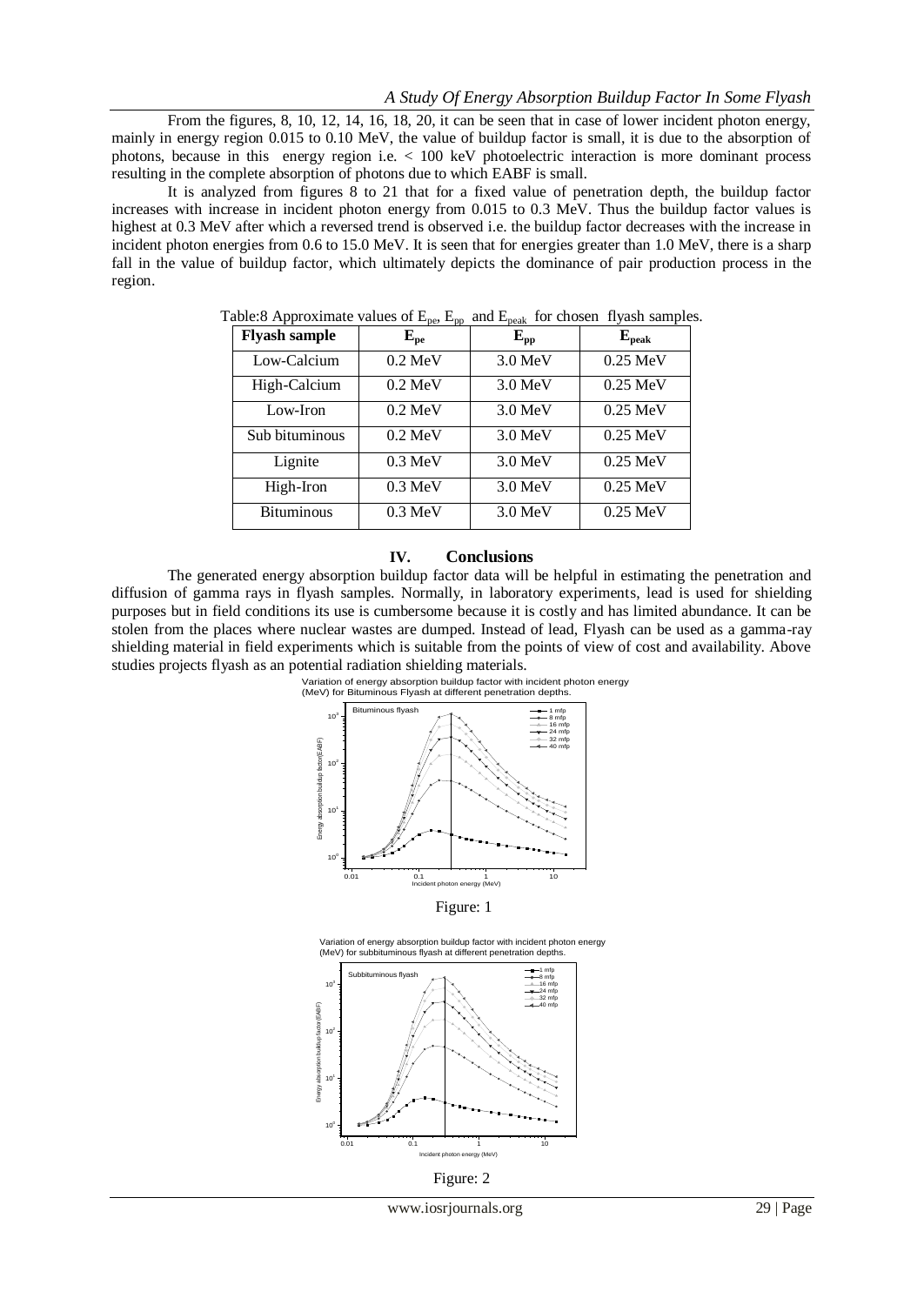









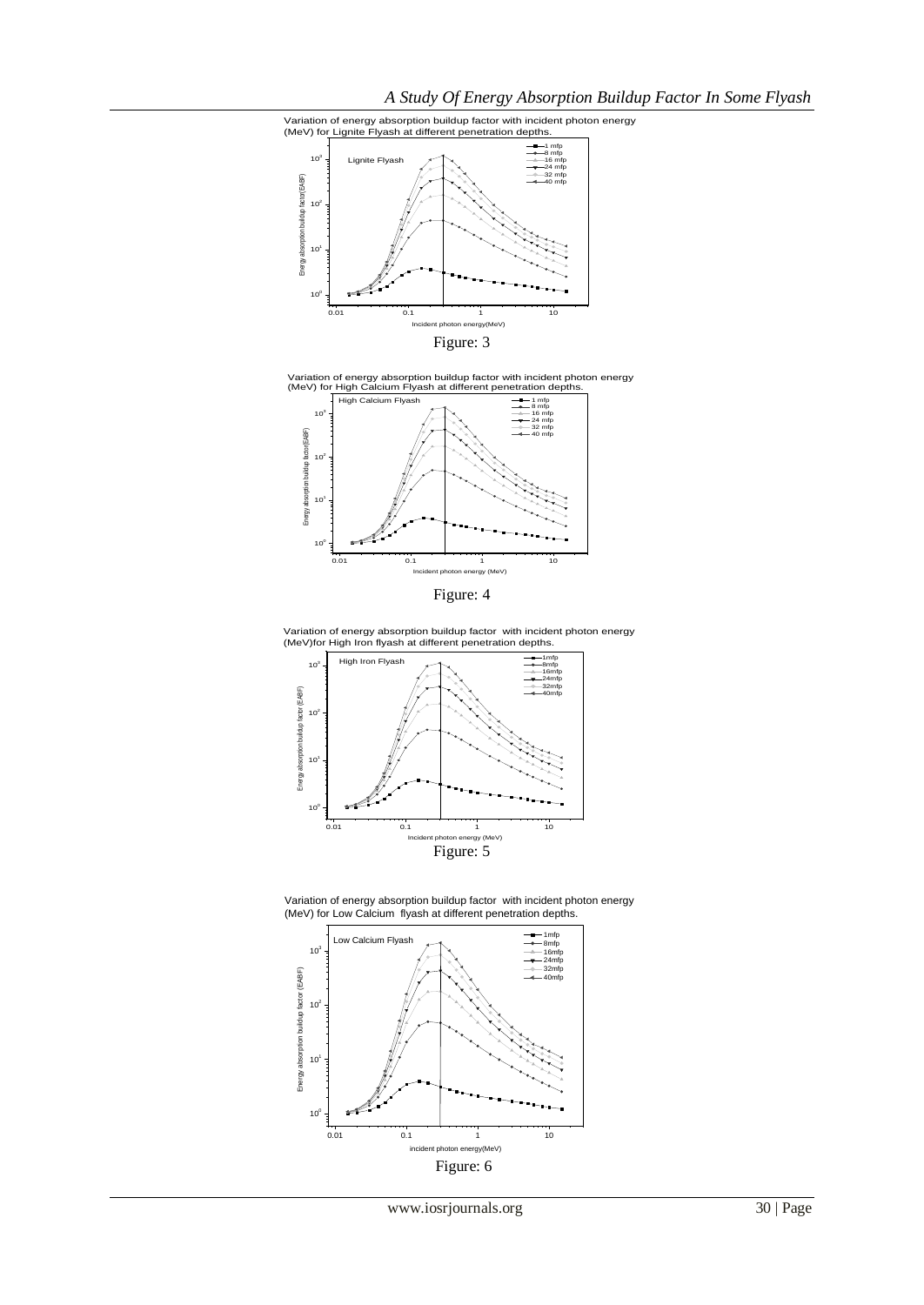*A Study Of Energy Absorption Buildup Factor In Some Flyash*







Variation of energy absorption buildup factor with penetration depth for Bituminous Flyash at chosen energies.







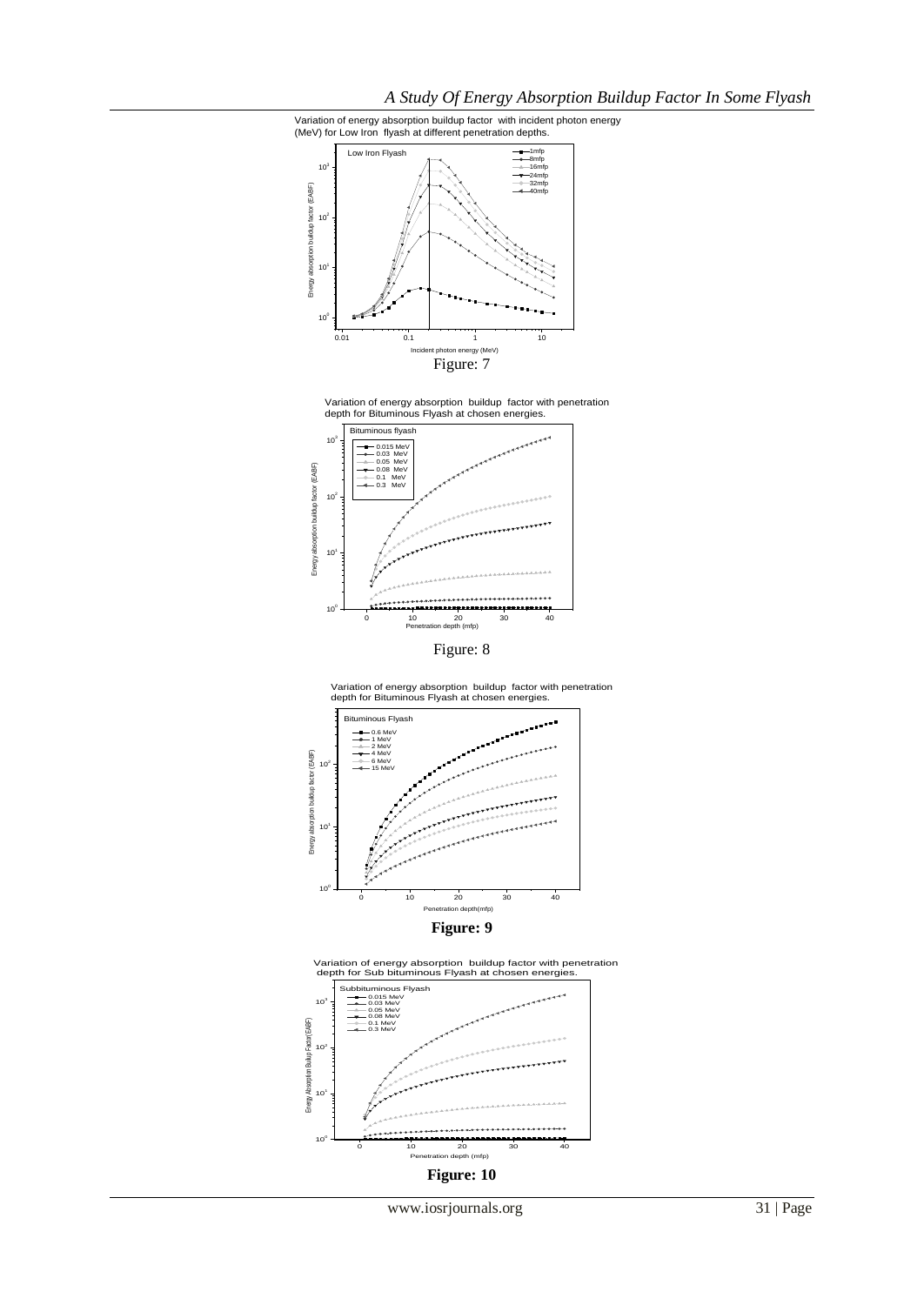



**Figure: 12**





10<sup>3</sup> High Calcium Flyash Variation of energy absorption buildup factor with penetration depth for High Calcium Flyash at chosen energies.



www.iosrjournals.org 32 | Page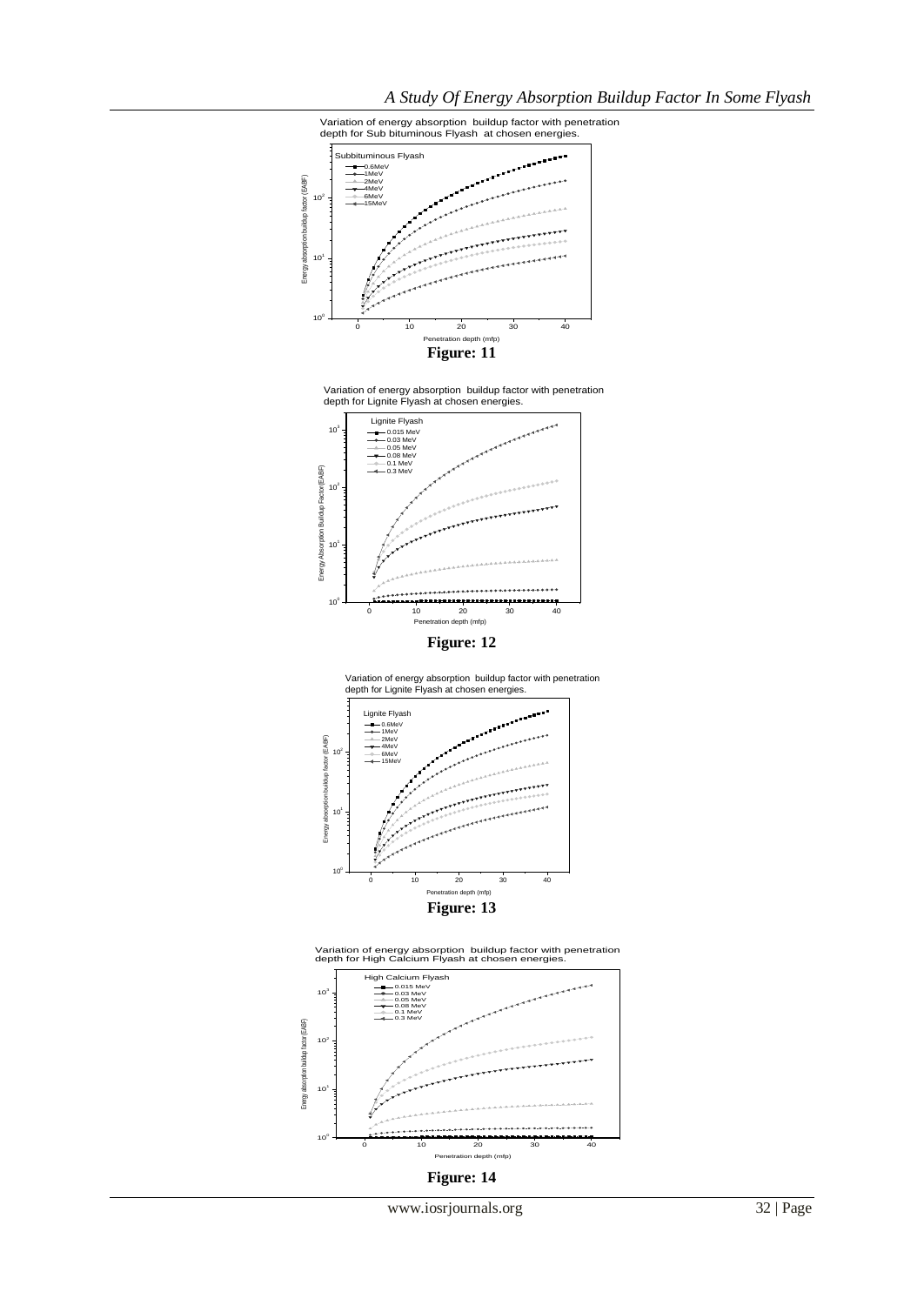







**Figure: 17**



**Figure: 18**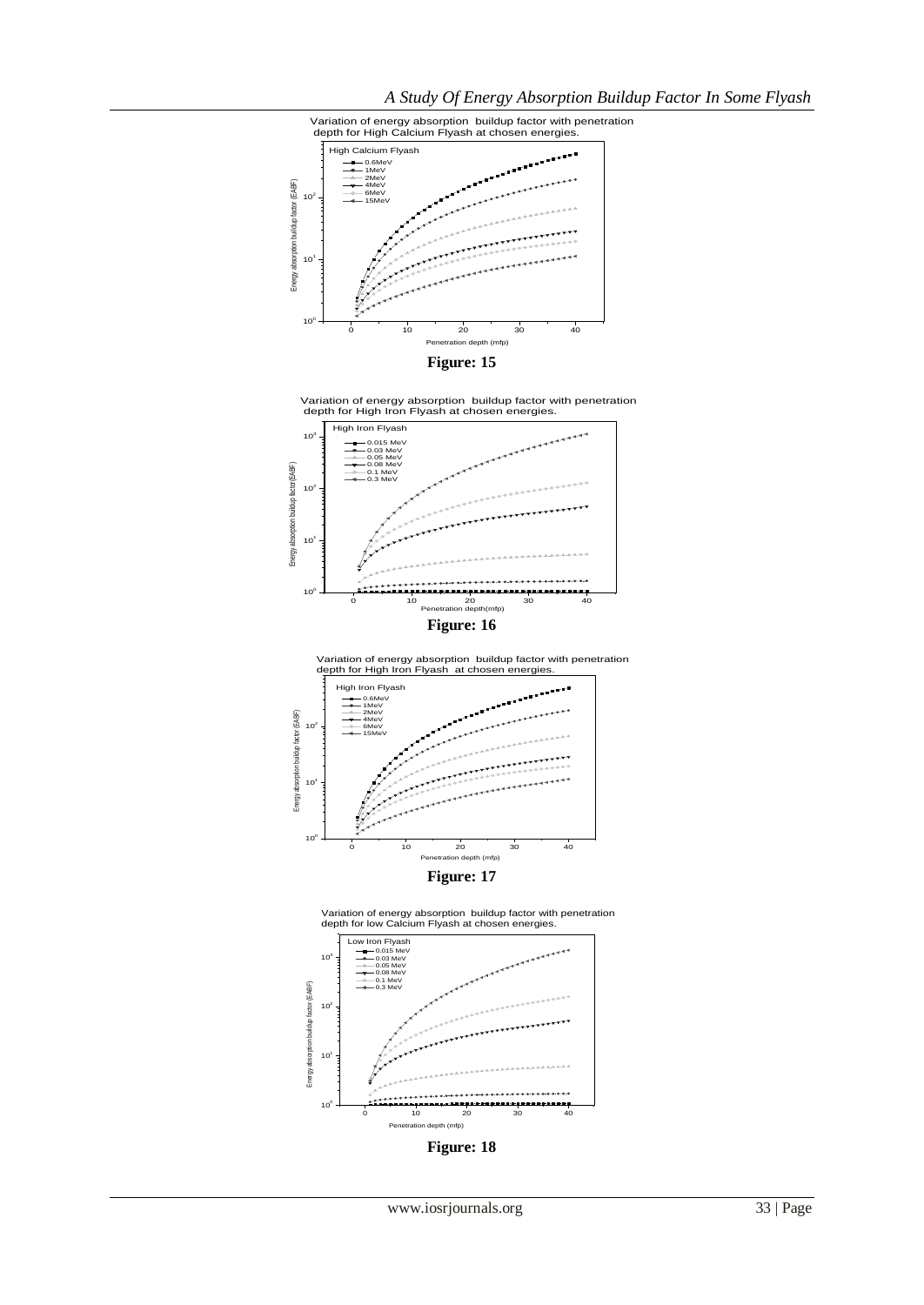









#### **Figure: 21**

#### **References:**

- [1] ANSI, 1991. American National Standard Gamma "Ray Attenuation Coefficients and Buildup Factor for Engineering Materials", *ANSI/ANS*-**6.4.3**.
- [2] El-Hosiny, FI., El-Faramawy, N.A. 2000. "Shielding of gamma radiation by hydrated Portland cement-lead pastes. Radiat. Meas.", 32,93.
- [3] Gopinath D.V.and Samthanam K. (1971) "Radiation transport in one dimensional finite systems part I. Development in the anisotropic source - flux technique", *Nucl. Sci. Eng.* **43**, 186.
- [4] Gerward, L., Guilbert, N, Jensen, K.B., Levring, H., 2001. "X-ray absorption in matter Reengineering" , XCOM. Radiat. Phys. Chem. 60,23-24
- [5] Gerward, l., Guilbert, N., Jensen, K.B., Levring, H, 2004 "WinXcom- A program for calculating X-ray attenuation cofficients" Radit. hys. hem., 71, 653-654
- [6] Harima Y. (1983) "An approximation of gamma ray buildup factors by modified geometrical progression". *Nucl. Sci. Eng*. **83**, 299-309.
- [7] Harima Y., Sakamoto Y., Tanaka S. and Kawai M. (1986a) "Validity of the geometric- progression formula in approximating the gamma ray buildup factors", *Nucl. Sci. Eng.* **94**, 24.
- [8] Harima. Y., 1993 "A historical review and current status of buildup factor calculations and applications", Radiat. Phys. Chem. 41, 631-672.
- [9] Harima Y., Sakamoto Y., Tanaka S. and Kawai M. (1986a) "Validity of the geometric- progression formula in approximating the gamma ray buildup factors", *Nucl. Sci. Eng.* **94**, 24.
- [10] Harima Y., Sakamoto Y., Tanaka S., Kawai M., Fujita T., Ishikawa T., Kinno M., Hayashi K., Matsumoto Y., and Nishimura T. (1986b) "Applicability of geometrical progression approximation (G-P method) of gamma-ray buildup factors", *Japan Atomic Energy Research Institute (JAERI)-M*, **86-071**.